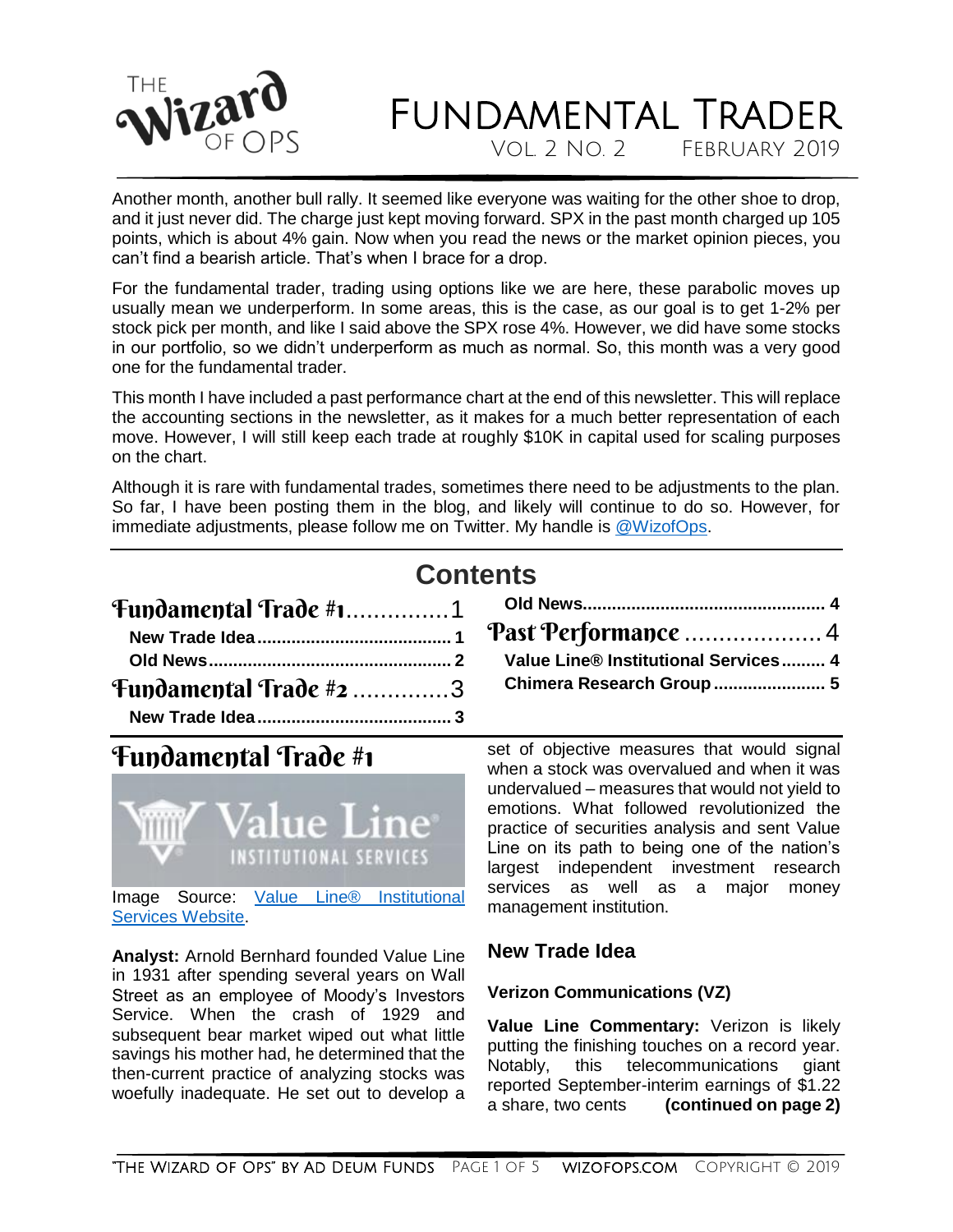

Vol. 2 No. 2 February 2019

#### **(Fundamental Trade #1 continued)**

above our estimate and a hefty 24% jump relative to the year-ago result, on a 2.8% topline advance. Once again, Verizon Wireless was the star of the show during the quarter, with the division reporting a 6.5% increase in third-quarter revenues, and service revenues, which had been declining earlier in the year. rising 0.8% year over year during the quarter. In addition, the percentage of phone activations on device payment plans was 83%, compared to 78% in the same period last year. Separately, total revenues for the Wireline division's FiOS fiber-optic-based services were up 1.5% year over year, due to decent demand for high-quality broadband service. Of note, though, the division added 54,000 FiOS Internet connections, yet lost 63,000 FiOS Video connections, due to the ongoing shift away from traditional cable video offerings. Hence, we are confident Verizon will post earnings of \$4.65 a share in 2018, with an advance of a dime a share likely in 2019. The company's finances are in solid shape. Verizon ended the September interim with \$2.5 billion in cash on its ledger (down from \$4.5 billion a year ago), and long-term debt of \$106.4 billion (down from \$115.3 a year ago). Going forward, we would not be surprised to see the company further boost its dividend payout (the quarterly dividend was recently increased by 2.1%, to \$0.6025 a share) and make additional acquisitions. To wit, management has made it clear that it is committed to enhancing Verizon's strategic capabilities and its spectrum assets. At the moment, this blue-chip stock has something for everyone. The equity's Timeliness rank has moved up two notches since our mid-September review and now is expected to best the broader market averages over the next six to 12 months. Moreover, despite the recent uptick in its value, VZ stock still offers worthwhile capital-appreciation potential through the early years of the coming decade. Finally, a dividend yield that is well above the Value Line median only serves to sweeten the pot.

**Wizard of Ops Commentary:** Verizon has actually dipped since last month, making this an excellent value. Unless there is a market selloff, I doubt these puts will be exercised, but if we do reach the \$52.50 level, I would be excited to own these shares.

**The New Trade:** Sell 2 VZ \$52.5 15Mar19 puts @ \$.25 credit. *This trade uses \$10,500 in capital.*

**The Plan:** Keep this on through expiration. If the options are exercised (VZ closes below \$52.5 at March expiration), we own VZ shares at a discount price. If you execute the trade at \$.25, you will realize a 0.5% return on this trade if the price never drops below \$52.5.

#### <span id="page-1-0"></span>**Old News**

#### **Kraft Heinz Company (KHC)**

**Wizard of Ops Commentary:** KHC has barely moved since last month. That created a situation where we collected premium, and will once again sell the \$45 puts. It is strange to see a stock like this underperform the market, since it has decent earnings, valuation, and a solid backer in Warren Buffett. Regardless, it is time to sell another put for KHC, as market machinations are of no concern to the value trader. **(continued on page 3)**

**The Trade:** Sell 2 KHC \$45 15Mar19 put @ \$.80 credit. *This trade uses \$9,000 in capital.*

**The Plan:** Keep this on through expiration. If the options are exercised (KHC closes below \$45 at March expiration), we own KHC shares at a discount price. If you execute the trade at \$.80, you will realize a 1.8% return on this trade if the price never drops below \$45.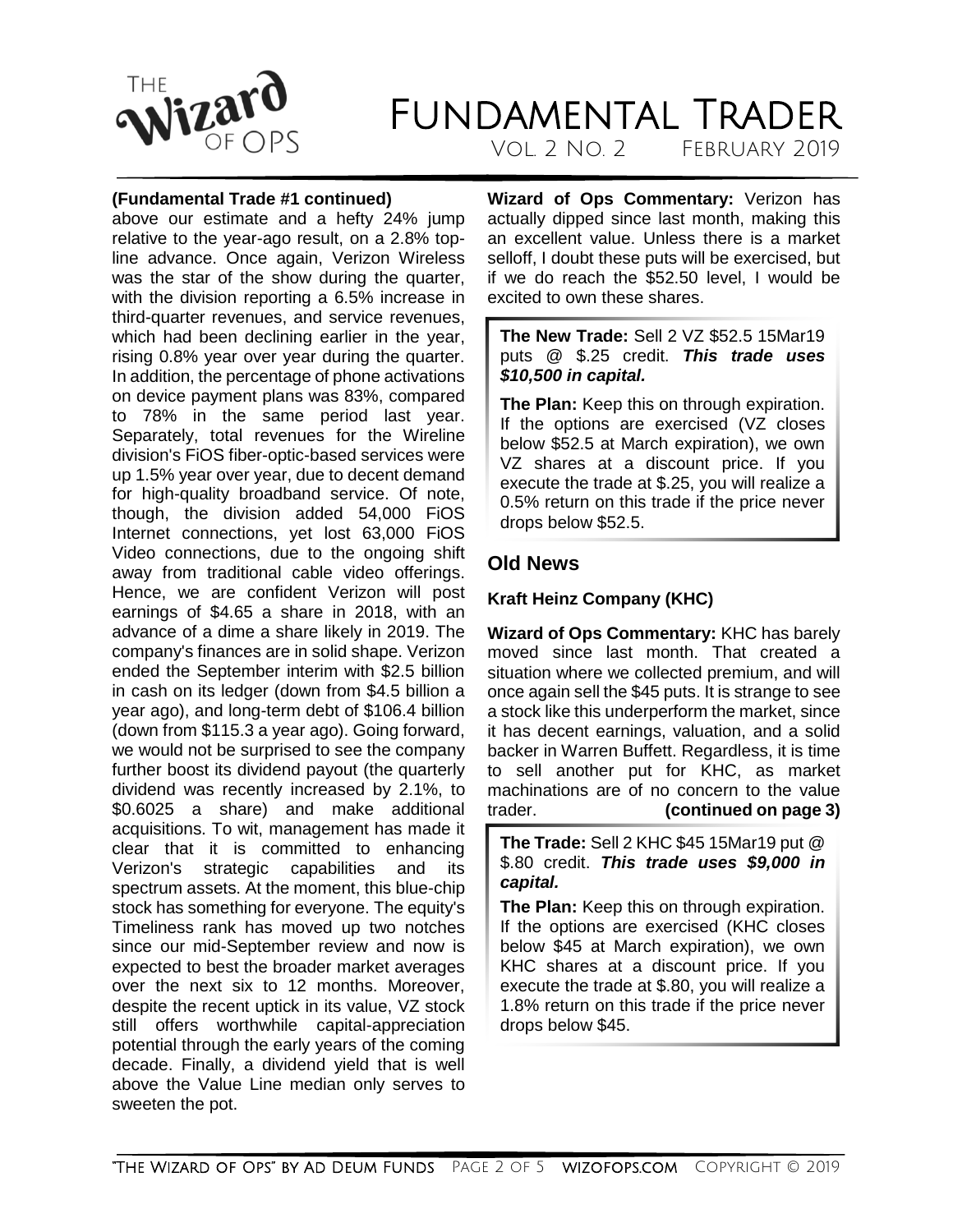

Vol. 2 No. 2 February 2019

#### **(Fundamental Trade #1 continued)**

#### **Disney Inc. (DIS)**

**Wizard of Ops Commentary:** Earnings didn't disappoint a whole lot, as the stock rose premarket but fell back levels similar to what we saw last month. Time to sell another put and collect the premium. I am, however, moving up the strike to make the premium worth it. Besides, this is the kind of stock we want to own.

**The New Trade:** Sell 1 DIS \$110 15Mar19 put @ \$1.13 credit. *This trade uses \$11,000 in capital.*

**The Plan:** Keep this on through expiration. If the options are exercised (DIS closes below \$110 at March expiration), we own DIS shares at a discount price. If you execute the trade at \$1.13, you will realize a 1% return on this trade if the price never drops below \$110.

#### **JPM**

**Wizard of Ops Commentary:** JPM has pretty much held its levels since last month, which means it is time to sell another \$110 call. Stocks like this, where we are able to sell call after call to enhance our returns is what option trading is all about.

**The Trade:** We own 100 shares of JPM stock. Sell 1 15Mar19 \$110 calls @ \$.66 credit. *This trade uses \$10,555 in capital.*

**The Plan:** This yields \$66 in addition to the capital gains realized by JPM until it passes \$110 by the expiration date. We will sell the appropriate call every month, then decide if we wish to keep the shares and roll the call to a higher strike, or let it expire and have the shares assigned to whomever bought our call.

### <span id="page-2-0"></span>Fundamental Trade #2



Image Source: [Chimera Research Group.](https://www.chimeraresearchgroup.com/)

**Analyst:** David "Dave" Sobek is a disciplined value investor. Using models, research, and fundamental data, Dave devises a value for biotech stocks, buys when significantly undervalued, and sells when significantly overvalued.

#### <span id="page-2-1"></span>**New Trade Idea**

#### **Biohaven (BHVN)**

**Dave's Commentary:** A new interesting play could be BHVN. Their data has been good and they have some more coming in the first half of 2019. They look to be on the verge of breaking out and assuming it clears the resistance it will be another lag higher.

**Wizard of Ops Commentary:** BHVN is a neurological stock, with drugs in their pipeline to treat Alzheimer's, OCD, and other neurological diseases. While neurological diseases have been difficult to treat (making their stocks volatile), the data already shown from BHVN has been encouraging.

BHVN has been rangebound, and it is currently at the top of its range. Luckily, it has very high IV and that range is pretty narrow. Occasionally it dips below \$35, but more often than not it stays between \$38 and \$45, which means selling the \$40 put will either give the stock to us towards the bottom half of the range, or be a lucrative put to sell. **(continued on page 4)**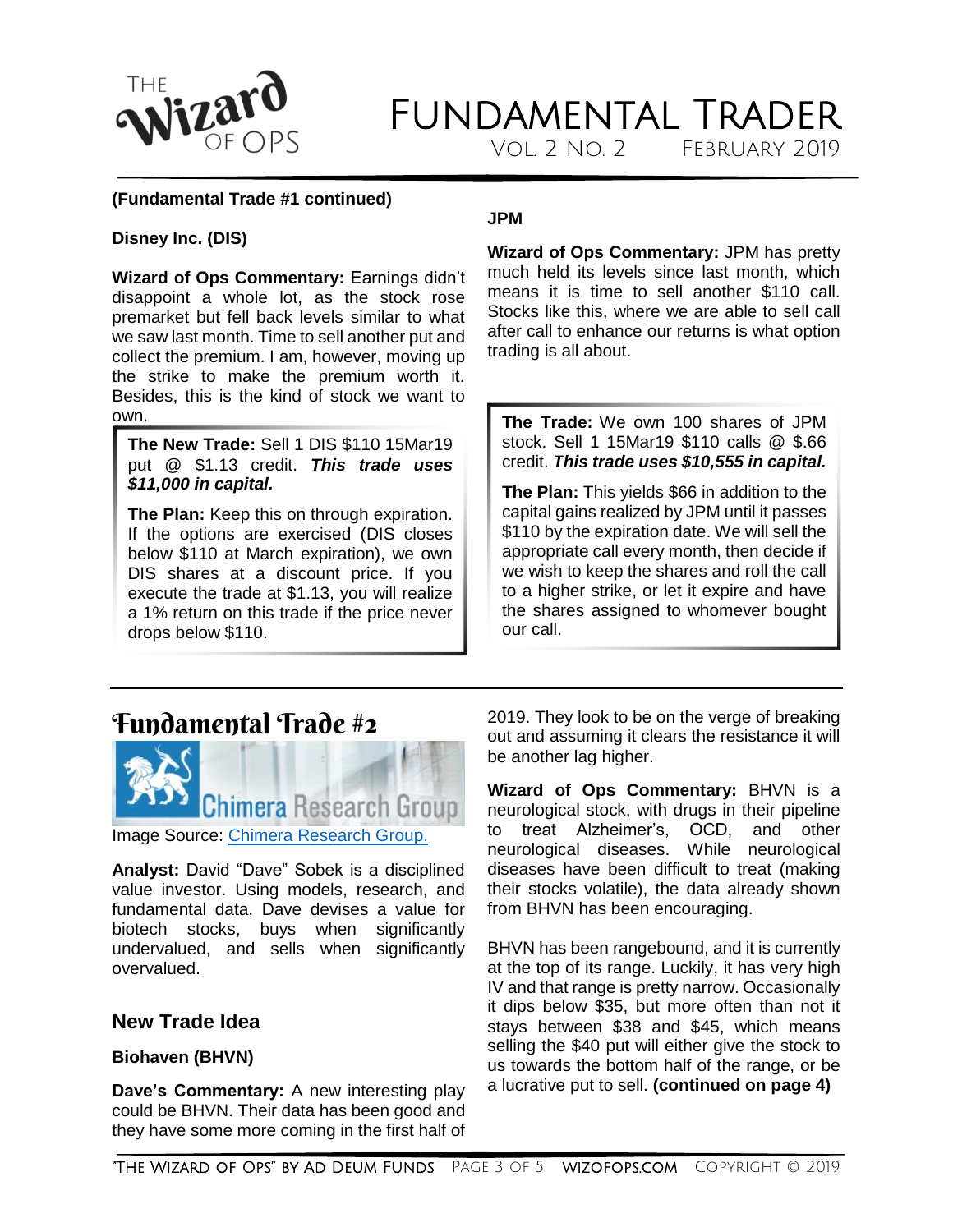

Vol. 2 No. 2 February 2019

#### **(Fundamental Trade #2 continued)**

**The New Trade:** Sell 3 BHVN \$40 15Mar19 puts @ \$1.70 credit. *This trade uses \$12,000 in capital.*

**The Plan:** Keep this on through expiration. If the options are exercised (BHVN closes below \$40 at March expiration), we own BHVN shares at a discount price. If you execute the trade at \$1.50, you will realize a 4.3%(!) return on this trade if the price never drops below \$40.

#### <span id="page-3-0"></span>**Old News**

#### **Sarepta Therapeutics (SRPT)**

**Dave's Commentary:** SRPT is continuing to consolidate. It sold off a little on the SLDB gene therapy news but it was actually positive. Now we are waiting for the gene therapy data that should be coming before the end of the quarter. **Wizard of Ops Commentary:** SRPT actually came close to poking its head above our exercise price, which would have shown quite the rise from last month. As it is, we can now sell the \$150 call at a much higher price, giving us a lot of premium, especially considering there is data that may come out before expiration. That increases the implied volatility, and giving us a lucrative trade.

**The Trade:** We own 100 shares of SRPT stock. Sell 1 15Mar \$150 calls @ \$7.30 credit. *This trade uses \$13,845 in capital.*

**The Plan:** This yields \$730 in addition to capital gains realized by SRPT until it passes \$150 by the expiration date. We will sell the appropriate call each month, then decide whether to keep the shares and roll the call to a higher strike, or let it expire and have the shares assigned to whomever bought our call.

### <span id="page-3-1"></span>Past Performance

#### <span id="page-3-2"></span>**Value Line® Institutional Services**

| \$11<br>\$0.24<br><b>SLM</b><br>Feb-18<br>\$11.30<br>2.2<br>\$216.00<br>\$216.00<br>9<br>Jan-18<br>\$11<br>9<br>2.0<br>\$0.22<br>\$11.24<br>\$198.00<br>\$414.00<br><b>SLM</b><br>Mar-18<br>Feb-18<br>\$40<br>3<br>\$0.76<br>\$37.94<br>\$324<br>\$40.00<br>\$552.00<br>\$966.00<br>Feb-18<br><b>GM</b><br>Mar-18<br>4.6<br>Jun-18<br>\$11<br>SLM<br>\$0.24<br>9<br>\$11.81<br>2.2<br>\$216.00<br>\$1,182.00<br>Mar-18<br>Apr-18<br>$\overline{2}$<br>\$70<br>\$0.85<br>\$69.97<br>\$213<br>\$70.25<br>3.1<br>\$433.00<br>\$1,615.00<br>Mar-18<br>AJG<br>Apr-18<br>Apr-18<br>\$0.63<br>3<br><b>SBUX</b><br>\$55<br>\$57.16<br>1.1<br>\$189.00<br>\$1,804.00<br>Apr-18<br>May-18<br>3<br>\$68<br><b>CVS</b><br>\$62.5<br>\$0.59<br>0.9<br>\$177.00<br>\$1,981.00<br><b>Jun-18</b><br>May-18<br>\$651<br>\$52.5<br>\$0.55<br>3<br>Feb-19<br>\$50.00<br>0.4<br>\$66.00<br>\$2,047.00<br><b>INTC</b><br>\$51.91<br><b>Jun-18</b><br>Jul-18<br><b>CMCSA</b><br>\$32.5<br>\$0.56<br>5<br>\$36<br>\$280.00<br>\$2,327.00<br><b>Jun-18</b><br>$Jul-18$<br>1.7<br>\$65<br>2<br>\$0.75<br>\$66.15<br>1.2<br>\$150.00<br>Jul-18<br>TXT<br>\$2,477.00<br>Aug-18<br>\$65<br><b>TXT</b><br>\$0.82<br>$\overline{2}$<br>\$71.82<br>1.3<br>\$164.00<br>Sep-18<br>\$2,641.00<br>Aug-18<br><b>CVS</b><br>\$72.5<br>\$1.25<br>1.7<br>\$125.00<br>\$79.59<br>\$2,766.00<br>Aug-18<br>Sep-18<br>\$1.26<br>\$214<br>$-5.3$<br><b>JPM</b><br>\$115<br>\$108.09<br>\$105.55<br>(\$605.00)<br>\$2,161.00<br>Sep-18<br>Oct-18<br>Open<br>\$31<br>\$32.19<br>\$212.00<br>\$0.53<br>1.7<br>\$2,373.00<br>Sep-18<br><b>NEM</b><br>Oct-18<br>4<br>\$31<br>\$0.63<br>4<br>\$33.32<br>2.0<br>\$252.00<br><b>Oct-18</b><br><b>NEM</b><br><b>Nov-18</b><br>\$2,625.00<br>\$45<br>2<br>\$0.53<br>\$49.39<br>1.2<br>\$106.00<br>ВK<br>\$2,731.00<br>Oct-18<br><b>Nov-18</b><br>$\overline{2}$<br>\$0.80<br>\$540<br>\$50.00<br>1.9<br>\$200.00<br>CAH<br>\$52.50<br>Dec-18<br>\$44.44<br>Feb-19<br>\$2,931.00<br><b>Nov-18</b><br>2<br>12.7<br>\$45<br>\$0.53<br>\$44.64<br>\$40<br>\$50.00<br>\$4,077.00<br><b>Nov-18</b><br>BK<br>Dec-18<br>Jan-19<br>\$1,146.00<br><b>DIS</b><br>\$105<br>\$1.80<br>\$111.04<br>1.7<br>\$180.00<br>\$4,257.00<br><b>Dec-18</b><br>Jan-19<br>KHC<br>\$45<br>\$0.35<br>2<br>Jan-19<br>\$47.62<br>0.8<br>\$70.00<br>\$4,327.00<br>Feb-19<br>\$105<br>\$0.76<br>\$76.00<br>\$4,403.00<br><b>DIS</b><br>Feb-19<br>\$112.59<br>0.7<br><b>Jan-19</b><br>\$45<br>2<br>KHC<br>\$0.80<br>1.8<br>\$160.00<br>Mar-19<br>\$4,563.00<br>Feb-19<br>Open<br>$\mathbf{1}$<br><b>DIS</b><br>\$110<br>\$1.13<br>1.0<br>\$113.00<br>\$4,676.00<br>Mar-19<br>Feb-19<br><b>Open</b><br>2<br>\$0.25<br>\$50.00<br>VZ<br>\$52.5<br>0.5<br>\$4,726.00<br>Feb-19<br>Mar-19<br>Open | <b>Newsletter</b> | <b>Stock</b> | <b>Put Strike</b> | <b>Expiration</b> | Put   | # of | Price at          | <b>Call Premiums</b> | Sell | Sell  | %    | <b>Total Profit</b> | <b>Cumulative</b> |
|---------------------------------------------------------------------------------------------------------------------------------------------------------------------------------------------------------------------------------------------------------------------------------------------------------------------------------------------------------------------------------------------------------------------------------------------------------------------------------------------------------------------------------------------------------------------------------------------------------------------------------------------------------------------------------------------------------------------------------------------------------------------------------------------------------------------------------------------------------------------------------------------------------------------------------------------------------------------------------------------------------------------------------------------------------------------------------------------------------------------------------------------------------------------------------------------------------------------------------------------------------------------------------------------------------------------------------------------------------------------------------------------------------------------------------------------------------------------------------------------------------------------------------------------------------------------------------------------------------------------------------------------------------------------------------------------------------------------------------------------------------------------------------------------------------------------------------------------------------------------------------------------------------------------------------------------------------------------------------------------------------------------------------------------------------------------------------------------------------------------------------------------------------------------------------------------------------------------------------------------------------------------------------------------------------------------------------------------------------------------------------------------------------------------------------------------------------------------------------------------------------------------------------------------------------------------------------------------------------------------------------------------------------------------------------------------------------------------------------------------------------|-------------------|--------------|-------------------|-------------------|-------|------|-------------------|----------------------|------|-------|------|---------------------|-------------------|
|                                                                                                                                                                                                                                                                                                                                                                                                                                                                                                                                                                                                                                                                                                                                                                                                                                                                                                                                                                                                                                                                                                                                                                                                                                                                                                                                                                                                                                                                                                                                                                                                                                                                                                                                                                                                                                                                                                                                                                                                                                                                                                                                                                                                                                                                                                                                                                                                                                                                                                                                                                                                                                                                                                                                                         | <b>Edition</b>    |              | Sold              |                   | Price | Puts | <b>Expiration</b> | Collected            | Date | Price | Gain |                     | <b>Profit</b>     |
|                                                                                                                                                                                                                                                                                                                                                                                                                                                                                                                                                                                                                                                                                                                                                                                                                                                                                                                                                                                                                                                                                                                                                                                                                                                                                                                                                                                                                                                                                                                                                                                                                                                                                                                                                                                                                                                                                                                                                                                                                                                                                                                                                                                                                                                                                                                                                                                                                                                                                                                                                                                                                                                                                                                                                         |                   |              |                   |                   |       |      |                   |                      |      |       |      |                     |                   |
|                                                                                                                                                                                                                                                                                                                                                                                                                                                                                                                                                                                                                                                                                                                                                                                                                                                                                                                                                                                                                                                                                                                                                                                                                                                                                                                                                                                                                                                                                                                                                                                                                                                                                                                                                                                                                                                                                                                                                                                                                                                                                                                                                                                                                                                                                                                                                                                                                                                                                                                                                                                                                                                                                                                                                         |                   |              |                   |                   |       |      |                   |                      |      |       |      |                     |                   |
|                                                                                                                                                                                                                                                                                                                                                                                                                                                                                                                                                                                                                                                                                                                                                                                                                                                                                                                                                                                                                                                                                                                                                                                                                                                                                                                                                                                                                                                                                                                                                                                                                                                                                                                                                                                                                                                                                                                                                                                                                                                                                                                                                                                                                                                                                                                                                                                                                                                                                                                                                                                                                                                                                                                                                         |                   |              |                   |                   |       |      |                   |                      |      |       |      |                     |                   |
|                                                                                                                                                                                                                                                                                                                                                                                                                                                                                                                                                                                                                                                                                                                                                                                                                                                                                                                                                                                                                                                                                                                                                                                                                                                                                                                                                                                                                                                                                                                                                                                                                                                                                                                                                                                                                                                                                                                                                                                                                                                                                                                                                                                                                                                                                                                                                                                                                                                                                                                                                                                                                                                                                                                                                         |                   |              |                   |                   |       |      |                   |                      |      |       |      |                     |                   |
|                                                                                                                                                                                                                                                                                                                                                                                                                                                                                                                                                                                                                                                                                                                                                                                                                                                                                                                                                                                                                                                                                                                                                                                                                                                                                                                                                                                                                                                                                                                                                                                                                                                                                                                                                                                                                                                                                                                                                                                                                                                                                                                                                                                                                                                                                                                                                                                                                                                                                                                                                                                                                                                                                                                                                         |                   |              |                   |                   |       |      |                   |                      |      |       |      |                     |                   |
|                                                                                                                                                                                                                                                                                                                                                                                                                                                                                                                                                                                                                                                                                                                                                                                                                                                                                                                                                                                                                                                                                                                                                                                                                                                                                                                                                                                                                                                                                                                                                                                                                                                                                                                                                                                                                                                                                                                                                                                                                                                                                                                                                                                                                                                                                                                                                                                                                                                                                                                                                                                                                                                                                                                                                         |                   |              |                   |                   |       |      |                   |                      |      |       |      |                     |                   |
|                                                                                                                                                                                                                                                                                                                                                                                                                                                                                                                                                                                                                                                                                                                                                                                                                                                                                                                                                                                                                                                                                                                                                                                                                                                                                                                                                                                                                                                                                                                                                                                                                                                                                                                                                                                                                                                                                                                                                                                                                                                                                                                                                                                                                                                                                                                                                                                                                                                                                                                                                                                                                                                                                                                                                         |                   |              |                   |                   |       |      |                   |                      |      |       |      |                     |                   |
|                                                                                                                                                                                                                                                                                                                                                                                                                                                                                                                                                                                                                                                                                                                                                                                                                                                                                                                                                                                                                                                                                                                                                                                                                                                                                                                                                                                                                                                                                                                                                                                                                                                                                                                                                                                                                                                                                                                                                                                                                                                                                                                                                                                                                                                                                                                                                                                                                                                                                                                                                                                                                                                                                                                                                         |                   |              |                   |                   |       |      |                   |                      |      |       |      |                     |                   |
|                                                                                                                                                                                                                                                                                                                                                                                                                                                                                                                                                                                                                                                                                                                                                                                                                                                                                                                                                                                                                                                                                                                                                                                                                                                                                                                                                                                                                                                                                                                                                                                                                                                                                                                                                                                                                                                                                                                                                                                                                                                                                                                                                                                                                                                                                                                                                                                                                                                                                                                                                                                                                                                                                                                                                         |                   |              |                   |                   |       |      |                   |                      |      |       |      |                     |                   |
|                                                                                                                                                                                                                                                                                                                                                                                                                                                                                                                                                                                                                                                                                                                                                                                                                                                                                                                                                                                                                                                                                                                                                                                                                                                                                                                                                                                                                                                                                                                                                                                                                                                                                                                                                                                                                                                                                                                                                                                                                                                                                                                                                                                                                                                                                                                                                                                                                                                                                                                                                                                                                                                                                                                                                         |                   |              |                   |                   |       |      |                   |                      |      |       |      |                     |                   |
|                                                                                                                                                                                                                                                                                                                                                                                                                                                                                                                                                                                                                                                                                                                                                                                                                                                                                                                                                                                                                                                                                                                                                                                                                                                                                                                                                                                                                                                                                                                                                                                                                                                                                                                                                                                                                                                                                                                                                                                                                                                                                                                                                                                                                                                                                                                                                                                                                                                                                                                                                                                                                                                                                                                                                         |                   |              |                   |                   |       |      |                   |                      |      |       |      |                     |                   |
|                                                                                                                                                                                                                                                                                                                                                                                                                                                                                                                                                                                                                                                                                                                                                                                                                                                                                                                                                                                                                                                                                                                                                                                                                                                                                                                                                                                                                                                                                                                                                                                                                                                                                                                                                                                                                                                                                                                                                                                                                                                                                                                                                                                                                                                                                                                                                                                                                                                                                                                                                                                                                                                                                                                                                         |                   |              |                   |                   |       |      |                   |                      |      |       |      |                     |                   |
|                                                                                                                                                                                                                                                                                                                                                                                                                                                                                                                                                                                                                                                                                                                                                                                                                                                                                                                                                                                                                                                                                                                                                                                                                                                                                                                                                                                                                                                                                                                                                                                                                                                                                                                                                                                                                                                                                                                                                                                                                                                                                                                                                                                                                                                                                                                                                                                                                                                                                                                                                                                                                                                                                                                                                         |                   |              |                   |                   |       |      |                   |                      |      |       |      |                     |                   |
|                                                                                                                                                                                                                                                                                                                                                                                                                                                                                                                                                                                                                                                                                                                                                                                                                                                                                                                                                                                                                                                                                                                                                                                                                                                                                                                                                                                                                                                                                                                                                                                                                                                                                                                                                                                                                                                                                                                                                                                                                                                                                                                                                                                                                                                                                                                                                                                                                                                                                                                                                                                                                                                                                                                                                         |                   |              |                   |                   |       |      |                   |                      |      |       |      |                     |                   |
|                                                                                                                                                                                                                                                                                                                                                                                                                                                                                                                                                                                                                                                                                                                                                                                                                                                                                                                                                                                                                                                                                                                                                                                                                                                                                                                                                                                                                                                                                                                                                                                                                                                                                                                                                                                                                                                                                                                                                                                                                                                                                                                                                                                                                                                                                                                                                                                                                                                                                                                                                                                                                                                                                                                                                         |                   |              |                   |                   |       |      |                   |                      |      |       |      |                     |                   |
|                                                                                                                                                                                                                                                                                                                                                                                                                                                                                                                                                                                                                                                                                                                                                                                                                                                                                                                                                                                                                                                                                                                                                                                                                                                                                                                                                                                                                                                                                                                                                                                                                                                                                                                                                                                                                                                                                                                                                                                                                                                                                                                                                                                                                                                                                                                                                                                                                                                                                                                                                                                                                                                                                                                                                         |                   |              |                   |                   |       |      |                   |                      |      |       |      |                     |                   |
|                                                                                                                                                                                                                                                                                                                                                                                                                                                                                                                                                                                                                                                                                                                                                                                                                                                                                                                                                                                                                                                                                                                                                                                                                                                                                                                                                                                                                                                                                                                                                                                                                                                                                                                                                                                                                                                                                                                                                                                                                                                                                                                                                                                                                                                                                                                                                                                                                                                                                                                                                                                                                                                                                                                                                         |                   |              |                   |                   |       |      |                   |                      |      |       |      |                     |                   |
|                                                                                                                                                                                                                                                                                                                                                                                                                                                                                                                                                                                                                                                                                                                                                                                                                                                                                                                                                                                                                                                                                                                                                                                                                                                                                                                                                                                                                                                                                                                                                                                                                                                                                                                                                                                                                                                                                                                                                                                                                                                                                                                                                                                                                                                                                                                                                                                                                                                                                                                                                                                                                                                                                                                                                         |                   |              |                   |                   |       |      |                   |                      |      |       |      |                     |                   |
|                                                                                                                                                                                                                                                                                                                                                                                                                                                                                                                                                                                                                                                                                                                                                                                                                                                                                                                                                                                                                                                                                                                                                                                                                                                                                                                                                                                                                                                                                                                                                                                                                                                                                                                                                                                                                                                                                                                                                                                                                                                                                                                                                                                                                                                                                                                                                                                                                                                                                                                                                                                                                                                                                                                                                         |                   |              |                   |                   |       |      |                   |                      |      |       |      |                     |                   |
|                                                                                                                                                                                                                                                                                                                                                                                                                                                                                                                                                                                                                                                                                                                                                                                                                                                                                                                                                                                                                                                                                                                                                                                                                                                                                                                                                                                                                                                                                                                                                                                                                                                                                                                                                                                                                                                                                                                                                                                                                                                                                                                                                                                                                                                                                                                                                                                                                                                                                                                                                                                                                                                                                                                                                         |                   |              |                   |                   |       |      |                   |                      |      |       |      |                     |                   |
|                                                                                                                                                                                                                                                                                                                                                                                                                                                                                                                                                                                                                                                                                                                                                                                                                                                                                                                                                                                                                                                                                                                                                                                                                                                                                                                                                                                                                                                                                                                                                                                                                                                                                                                                                                                                                                                                                                                                                                                                                                                                                                                                                                                                                                                                                                                                                                                                                                                                                                                                                                                                                                                                                                                                                         |                   |              |                   |                   |       |      |                   |                      |      |       |      |                     |                   |
|                                                                                                                                                                                                                                                                                                                                                                                                                                                                                                                                                                                                                                                                                                                                                                                                                                                                                                                                                                                                                                                                                                                                                                                                                                                                                                                                                                                                                                                                                                                                                                                                                                                                                                                                                                                                                                                                                                                                                                                                                                                                                                                                                                                                                                                                                                                                                                                                                                                                                                                                                                                                                                                                                                                                                         |                   |              |                   |                   |       |      |                   |                      |      |       |      |                     |                   |
|                                                                                                                                                                                                                                                                                                                                                                                                                                                                                                                                                                                                                                                                                                                                                                                                                                                                                                                                                                                                                                                                                                                                                                                                                                                                                                                                                                                                                                                                                                                                                                                                                                                                                                                                                                                                                                                                                                                                                                                                                                                                                                                                                                                                                                                                                                                                                                                                                                                                                                                                                                                                                                                                                                                                                         |                   |              |                   |                   |       |      |                   |                      |      |       |      |                     |                   |
|                                                                                                                                                                                                                                                                                                                                                                                                                                                                                                                                                                                                                                                                                                                                                                                                                                                                                                                                                                                                                                                                                                                                                                                                                                                                                                                                                                                                                                                                                                                                                                                                                                                                                                                                                                                                                                                                                                                                                                                                                                                                                                                                                                                                                                                                                                                                                                                                                                                                                                                                                                                                                                                                                                                                                         |                   |              |                   |                   |       |      |                   |                      |      |       |      |                     |                   |

**(Continued on page 5)**